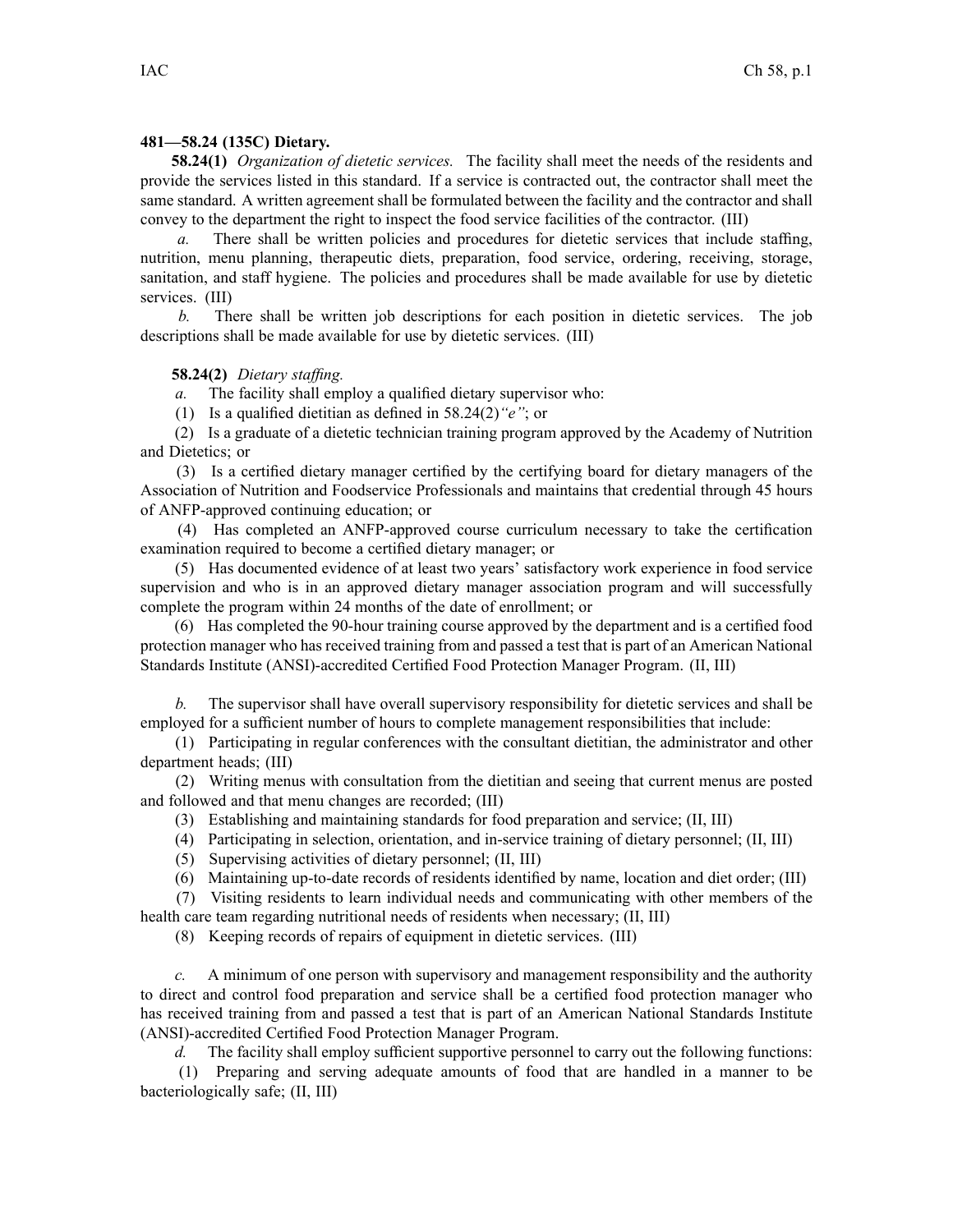(2) Washing and sanitizing dishes, pots, pans and equipment at temperatures required by procedures described in the Food Code as defined in Iowa Code section [137F.2](https://www.legis.iowa.gov/docs/ico/section/137F.2.pdf); (II, III)

(3) Serving therapeutic diets as prescribed by the physician and following the planned menu. (II, III)

*e.* The facility may assign simultaneous duties in the kitchen and laundry, housekeeping, or nursing service to appropriately trained personnel. Proper sanitary and personal hygiene procedures shall be followed as outlined under the rules pertaining to staff hygiene. (II, III)

*f.* If the dietetic service supervisor is not <sup>a</sup> licensed dietitian, <sup>a</sup> consultant dietitian is required. The consultant dietitian shall be licensed by the state of Iowa pursuan<sup>t</sup> to Iowa Code chapter [152A](https://www.legis.iowa.gov/docs/ico/chapter/152A.pdf).

*g.* Consultants' visits shall be scheduled to be of sufficient duration and at <sup>a</sup> time convenient to:

(1) Record, in the resident's medical record, any observations, assessments and information pertinent to medical nutrition therapy; (I, II, III)

(2) Work with residents and staff on resident care plans; (III)

(3) Consult with the administrator and others on developing and implementing policies and procedures; (III)

(4) Write or approve general and therapeutic menus; (III)

(5) Work with the dietetic supervisor on developing procedures, recipes and other managemen<sup>t</sup> tools; (III)

(6) Present planned in-service training and staff development for food service employees and others. Documentation of consultation shall be available for review in the facility by the department. (III)

*h.* In facilities licensed for more than 15 beds, dietetic services shall be available for a minimum of <sup>a</sup> 12-hour span extending from the time of preparation of breakfast through supper. (III)

# **58.24(3)** *Nutrition and menu planning.*

*a.* Menus shall be planned and followed to meet the nutritional needs of each resident in accordance with the physician's orders and in consideration of the resident's choices and preferences. (II, III)

*b.* Menusshall be planned to provide 100 percen<sup>t</sup> of the daily recommended dietary allowances as established by the Food and Nutrition Board of the National Research Council of the National Academy of Sciences. A current copy of the Simplified Diet Manual or othersuitable diet manualshall be available and used in the planning and serving of all meals. (II)

*c.* At least three meals or their equivalent shall be served daily at regular hours. (II)

(1) There shall be no more than <sup>a</sup> 14-hour span between <sup>a</sup> substantial evening meal and breakfast excep<sup>t</sup> as provided in subparagraph (3) below. (II, III)

(2) The facility shall offer snacks at bedtime daily. (II, III)

(3) When <sup>a</sup> nourishing snack is provided at bedtime, up to 16 hours may elapse between <sup>a</sup> substantial evening meal and breakfast of the following day. The current resident group must agree to this meal span and <sup>a</sup> nourishing snack must be served. (II)

*d.* Menus shall include <sup>a</sup> variety of foods prepared in various ways. (III)

*e.* Menus shall be written at least one week in advance. The current menu shall be located in an accessible place in the dietetic services department for easy use by persons purchasing, preparing and serving food. (III)

*f.* Records of menus as served shall be filed and maintained for 30 days and shall be available for review by department personnel. When substitutions are necessary, they shall be of similar nutritive value and recorded. (III)

*g.* A file of tested recipes adjusted to the number of people to be served in the facility shall be maintained. (III)

*h.* Alternate foods shall be offered to residents who refuse the food served. (II, III)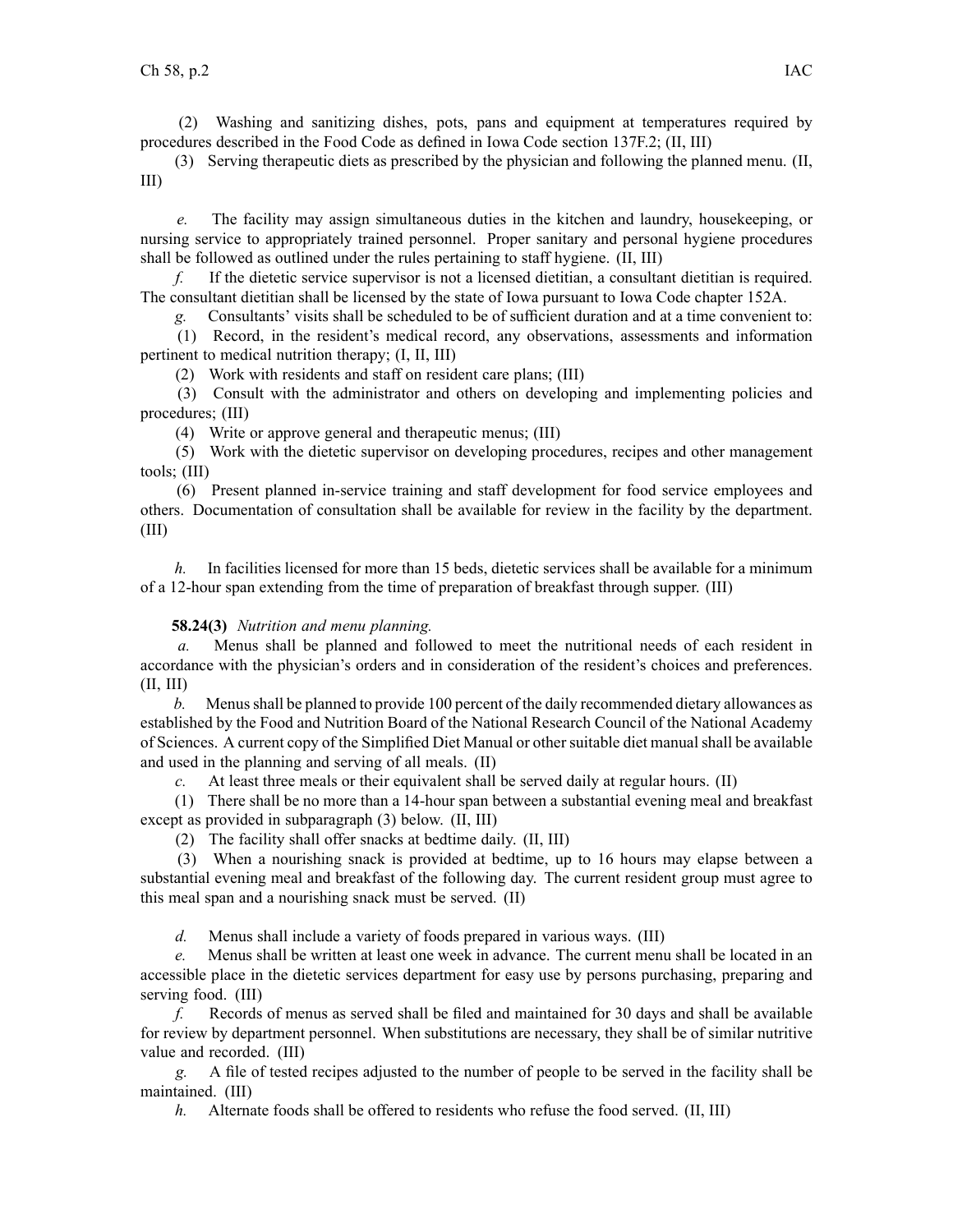#### **58.24(4)** *Therapeutic diets and nutritional status.*

*a.* The facility shall ensure that each resident has <sup>a</sup> nutritional assessment completed by the licensed dietitian within 14 days of admission that addresses the residents' medical condition and therapeutic dietary needs, desires and rights in regard to their nutritional plan. (I, II, III)

*b.* Therapeutic diets shall be prescribed by the resident's physician. A current edition of the Simplified Diet Manual or other suitable diet manual shall be readily available to physicians, nurses and dietetic services personnel. A current diet manual shall be used as <sup>a</sup> guide for writing menus for therapeutic diets. A licensed dietitian shall be responsible for writing and approving the therapeutic menu and reviewing procedures for preparation and service of food. (II, III)

*c.* Personnel responsible for planning, preparing and serving therapeutic diets shall receive instructions on those diets. (II, III)

*d.* The facility shall ensure that each resident maintains acceptable parameters of nutritional status, such as body weight, unless the resident's clinical condition demonstrates that this is not possible. (I, II, III)

**58.24(5)** *Food handling, preparation and service.* All food shall be handled, prepared and served in compliance with the requirements of the Food and Drug Administration Food Code adopted under provisions of Iowa Code section [137F.2](https://www.legis.iowa.gov/docs/ico/section/137F.2.pdf). (I, II, III) In addition, the following shall apply.

*a.* Methods used to prepare foods shall be those which conserve nutritive value and flavor and meet the taste preferences of the residents. (III)

*b.* Foods shall be attractively served. (III)

*c.* Foods shall be cut up, chopped, ground or blended to meet individual needs. (I, II, III)

*d.* Self-help devices shall be provided as needed. (II, III)

*e.* Disposables shall not be used routinely. Plasticware, china and glassware that are unsightly, unsanitary or hazardous because of chips, cracks or loss of glaze shall be discarded. (II, III)

*f.* All food that is transported through public corridors shall be covered. (III)

*g.* Residents may be allowed in the food preparation area. (III)

*h.* The food preparation area may be used as <sup>a</sup> dining area for residents, staff or food service personnel if the facility engages in person-directed care. (III)

*i.* There shall be effective written procedures established for cleaning all work and serving areas. (III)

*j.* A schedule of cleaning duties to be performed daily shall be posted. (III)

*k.* An exhaust system and hood shall be clean, operational and maintained in good repair. (III)

*l.* The food service area shall be located so it will not be used as a passageway by residents, guests or non-food service staff. (III)

**58.24(6)** *Paid nutritional assistants.* A paid nutritional assistant means an individual who meets the requirements of this subrule and who is an employee of the facility or an employee of <sup>a</sup> temporary employment agency employed by the facility. A facility may use an individual working in the facility as <sup>a</sup> paid nutritional assistant only if that individual has successfully completed <sup>a</sup> state-approved training program for paid nutritional assistants. (I, II, III)

*a. Training program requirements.*

(1) A state-approved training program for paid nutritional assistants must include, at <sup>a</sup> minimum, eight hours of training in the following areas:

- 1. Feeding techniques.
- 2. Assistance with feeding and hydration.
- 3. Communication and interpersonal skills.
- 4. Appropriate responses to resident behavior.
- 5. Safety and emergency procedures, including the Heimlich maneuver.
- 6. Infection control.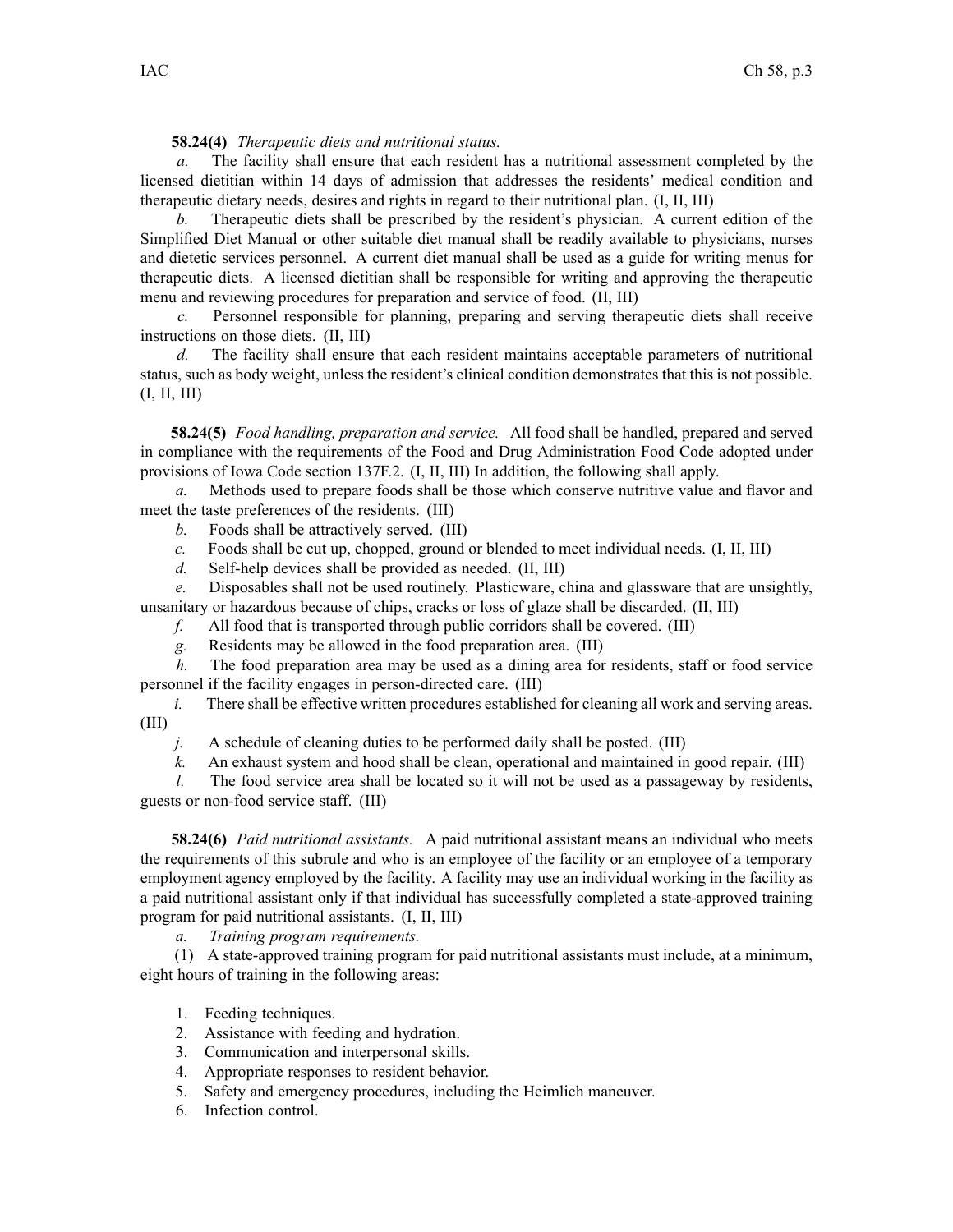7. Resident rights.

8. Recognizing changes in residents that are inconsistent with their normal behavior and reporting these changes to the supervisory nurse.

(2) In addition to the training program requirements specified in subparagraph (1), the training program must include at least four hours of classroom study, two hours of supervised laboratory work, and two hours of supervised clinical experience.

(3) A facility that offers <sup>a</sup> paid nutritional assistant training program must provide sufficient supplies in order to teach the objectives of the course.

(4) All paid nutritional assistant training program instructors shall be registered nurses. Other qualified health care professionals may assist the instructor in teaching the classroom portion and clinical or laboratory experience. The ratio of students to instructor shall not exceed ten students per instructor in the clinical setting.

(5) Each individual enrolled in <sup>a</sup> paid nutritional assistant training program shall complete <sup>a</sup> 50-question multiple choice written test and must obtain <sup>a</sup> score of 80 percen<sup>t</sup> or higher. In addition, the individual must successfully perform the feeding of <sup>a</sup> resident in <sup>a</sup> clinical setting. A registered nurse shall conduct the final competency determination.

(6) If an individual does not pass either the written test or competency demonstration, the individual may retest the failed portion <sup>a</sup> second time. If the individual does not pass either the written test or competency demonstration portion the second time, the individual shall not be allowed to retest.

*b. Program approval.* A facility or other entity may not offer or teach <sup>a</sup> paid nutritional assistant training program until the department has approved the program. Individuals trained in <sup>a</sup> program not approved by the department will not be allowed to function as paid nutritional assistants.

(1) A facility or other institution offering <sup>a</sup> paid nutritional assistant training program must provide the following information about the training program to the department before offering the program or teaching paid nutritional assistants:

- 1. Policies and procedures for program administration.
- 2. Qualifications of the instructors.
- 3. Maintenance of program records, including attendance records.
- 4. Criteria for determining competency.
- 5. Program costs and refund policies.

6. Lesson plans, including the objectives to be taught, skills demonstrations, assignments, quizzes, and classroom, laboratory and clinical hours.

(2) The facility or other institution offering <sup>a</sup> paid nutritional assistant training program must submit the materials specified in subparagraph (1) for department review. The department shall, within ten days of receipt of the material, advise the facility or institution whether the program is approved, or reques<sup>t</sup> additional information to assist the department in determining whether the curriculum meets the requirements for <sup>a</sup> paid nutritional assistant training program. Before approving any paid nutritional assistant training program, the department shall determine whether the curriculum meets the requirements specified in this subrule. The department shall maintain <sup>a</sup> list of facilities and institutions eligible to provide paid nutritional assistant training. (I, II, III)

(3) A facility shall maintain <sup>a</sup> record of all individuals who have successfully completed the required training program and are used by the facility as paid nutritional assistants. The individual shall complete the training program with <sup>a</sup> demonstration of knowledge and competency skills necessary to serve as <sup>a</sup> paid nutritional assistant. (I, II, III)

(4) The facility or other institution providing the training shall, within ten calendar days of an individual'ssuccessful completion of the training program, provide the individual with <sup>a</sup> signed and dated